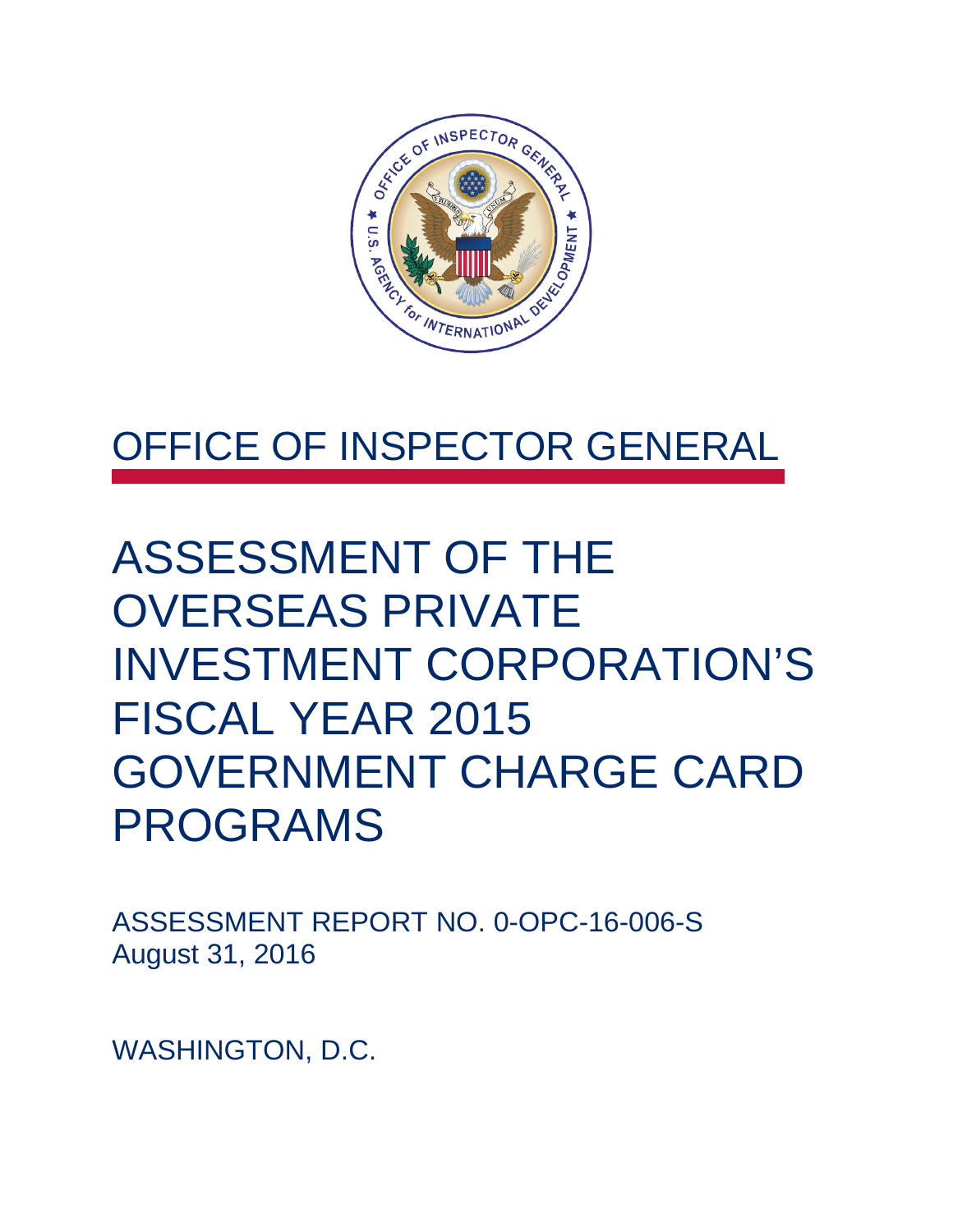

### *Office of Inspector General*

August 31, 2016

#### **MEMORANDUM**

- **TO:** Senior Administrative Counsel, Genevieve Stubbs
- **FROM:** Deputy Assistant Inspector General for Audit, Alvin Brown /s/
- **SUBJECT:** Assessment of the Overseas Private Investment Corporation's Fiscal Year 2015 Government Charge Card Programs (Assessment Report No. 0-OPC-16-006-S)

This memorandum transmits our final report on the subject assessment. In finalizing the report, we considered your comments on the draft and included them in their entirety in Appendix II.

The assessment report does not have any recommendations, and your office is not required to take any additional action to address the results.

Thank you and your staff for the cooperation and assistance extended to us during this effort.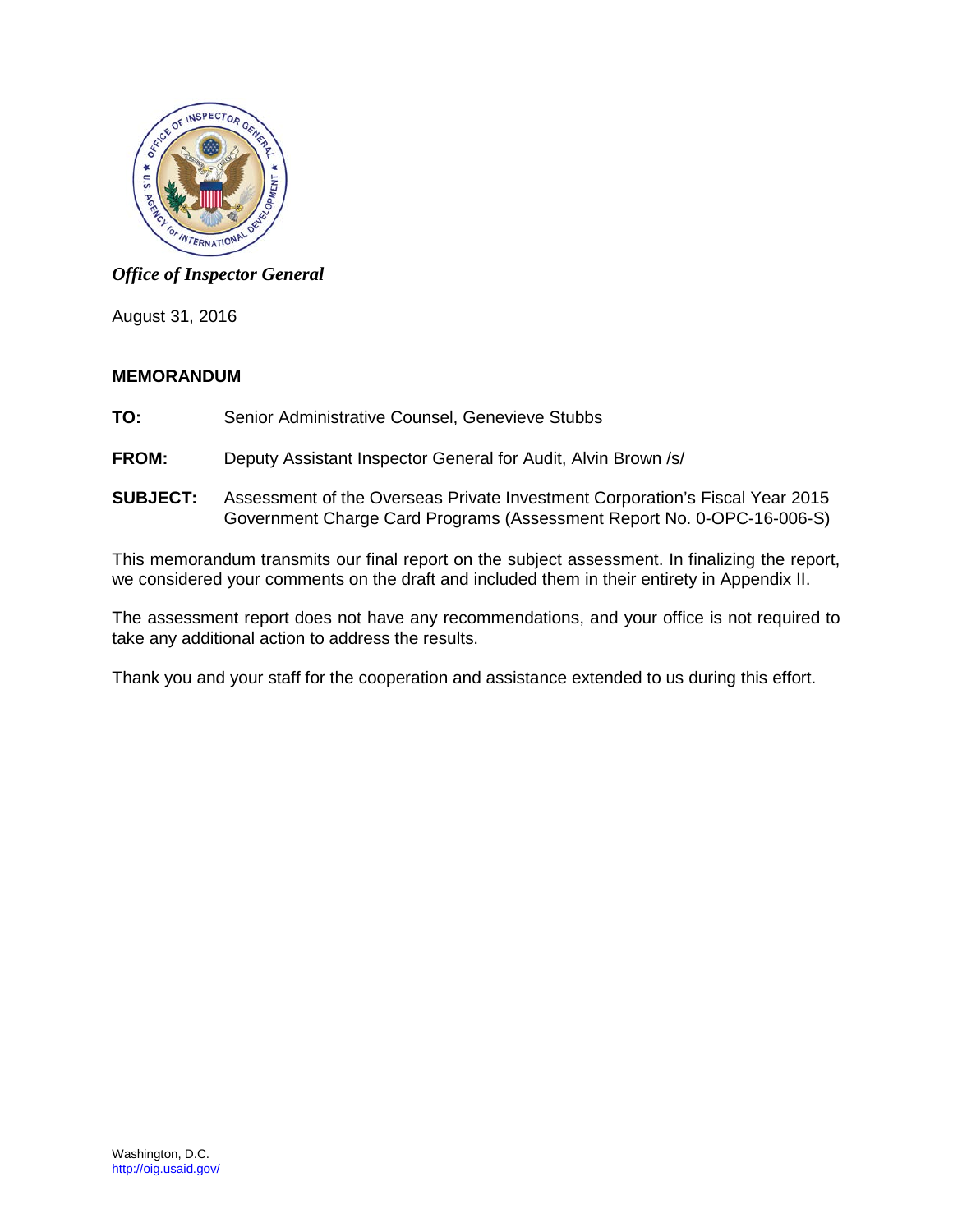# **CONTENTS**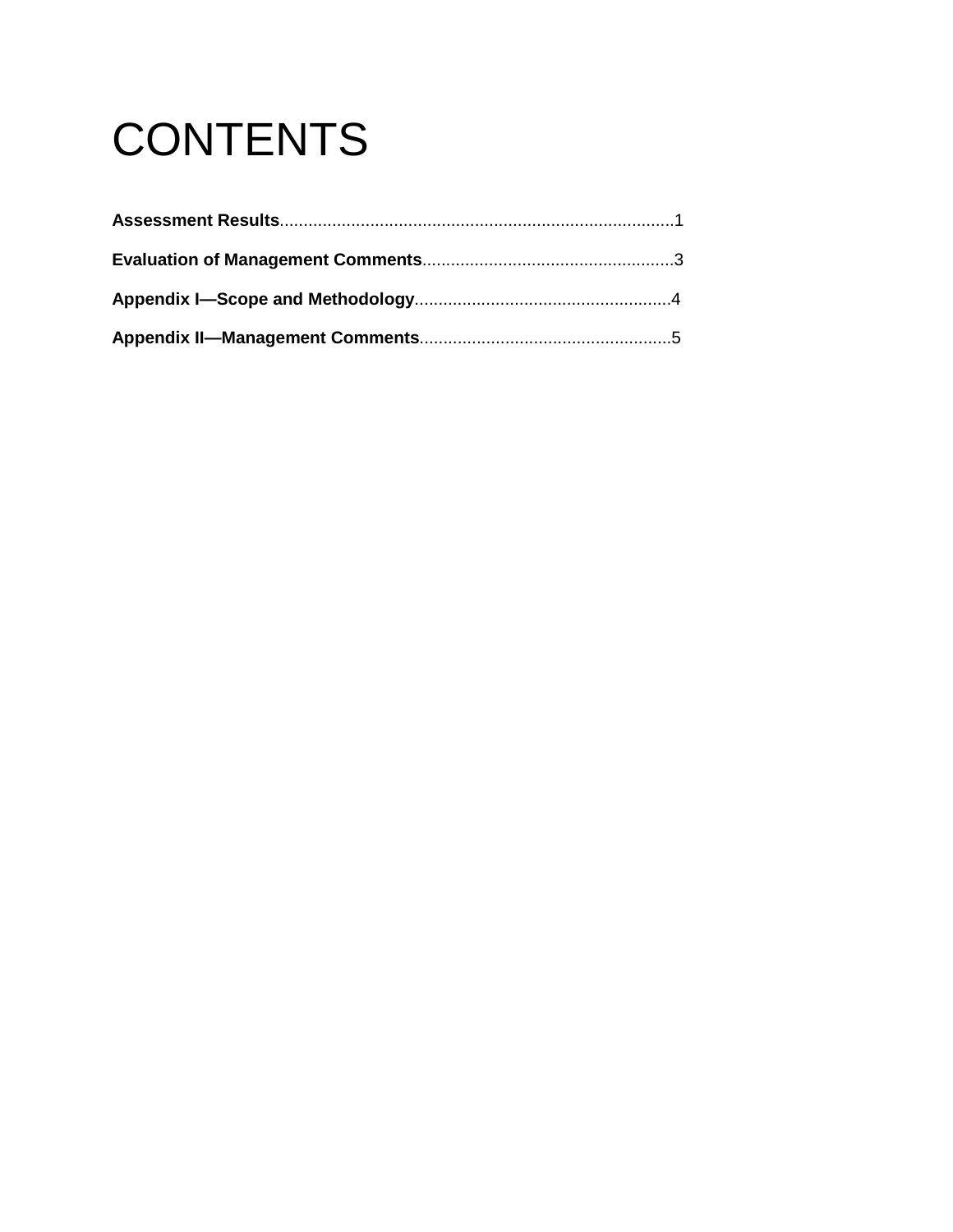## ASSESSMENT RESULTS

Under the Government Charge Card Abuse Prevention Act of 2012 (the Charge Card Act), Public Law 112-194, USAID's Office of Inspector General (OIG) is required to conduct periodic risk assessments of the Overseas Private Investment Corporation's (OPIC) purchase card,<sup>[1](#page-3-0)</sup> travel card,<sup>[2](#page-3-1)</sup> centrally billed account,<sup>[3](#page-3-2)</sup> and convenience check programs to analyze the risks of illegal, improper, or erroneous purchases and payments. Based on the results of the risk assessment, the OIG must then determine the scope, frequency, and number of periodic audits or reviews of government charge card programs.

Additionally, according to the Charge Card Act, inspectors general are required to conduct periodic audits or reviews of travel programs of their respective agencies with more than \$10 million in travel card spending.

The objective of this risk assessment was to determine the level of risk of illegal, improper, or erroneous purchases and payments in OPIC's government charge card programs. We assessed the level as low for the following reasons.

- Based on our understanding of the policies and procedures OPIC management has implemented to issue charge cards, monitor spending, and comply with the reporting requirements of the Charge Card Act in effect during fiscal year (FY) 2015, we found the required controls to be in place and effective.
- No open recommendations or any recommendations closed in FY 2015 were related to government charge card programs.
- Data on the amount of funds spent in FY 2015 showed that OPIC did not exceed the \$10 million threshold, which would have triggered an automatic OIG review or audit of the travel card program.

 $\overline{a}$ 

<span id="page-3-0"></span> $<sup>1</sup>$  OPIC issues purchase cards through the General Services Administration's SmartPay program, in which</sup> the corporation contracts with a commercial bank to provide purchase card services.

<span id="page-3-1"></span> $2$  OPIC uses travel charge cards. The travel charge cards can only be used for authorized travel and related expenses such as transportation, lodging, and meals.

<span id="page-3-2"></span> $3$  The OPIC centrally billed account is used mainly to charge expenses for airline tickets for employees on official travel directly to OPIC for payment.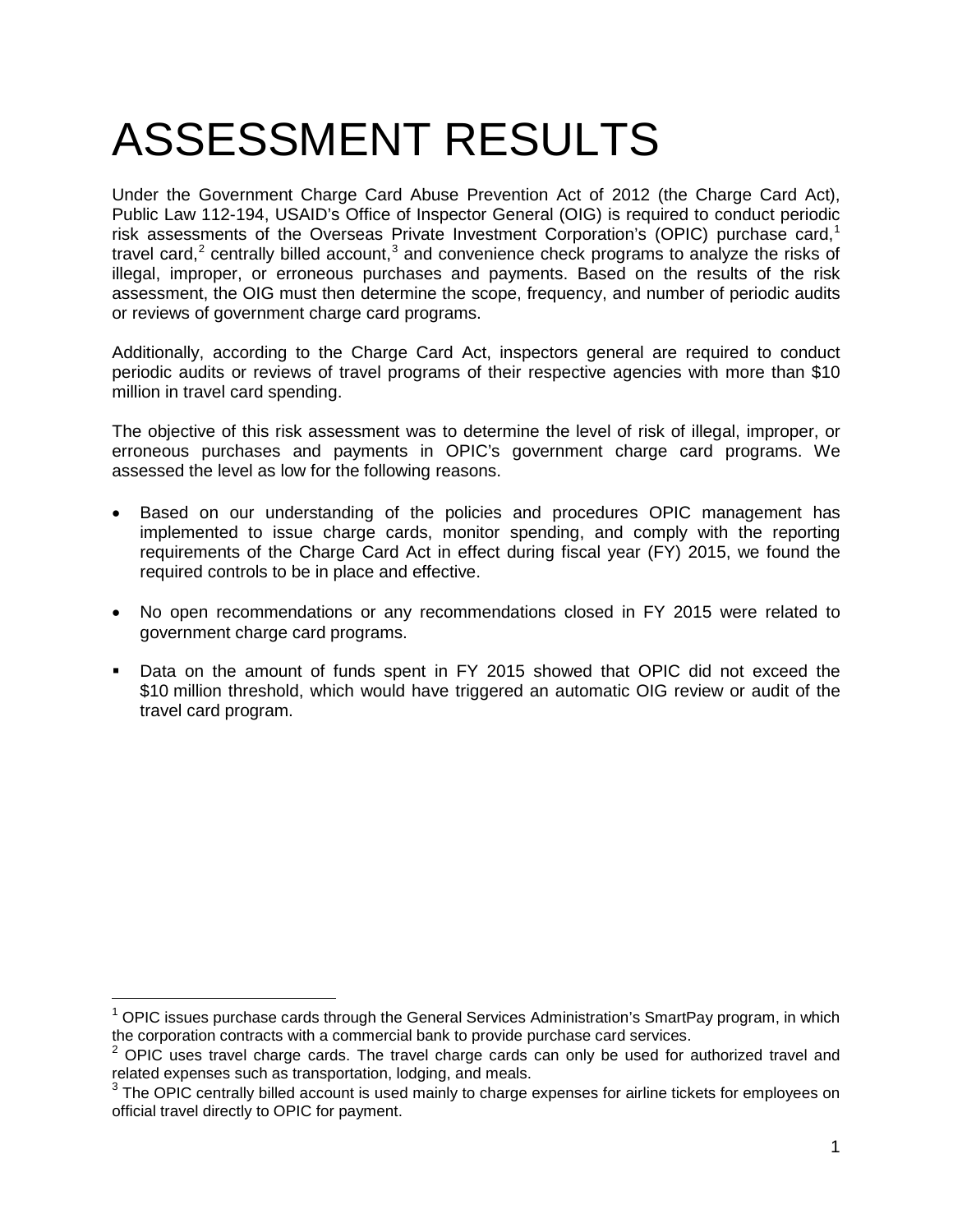We evaluated the data below to assess the risk level associated with OPIC's charge card programs and to determine whether OPIC exceeded the \$10 million travel card spending threshold.

| sovemmont onarge oard bata              |                          |                     |                                           |                                     |  |
|-----------------------------------------|--------------------------|---------------------|-------------------------------------------|-------------------------------------|--|
| Category                                | <b>Purchase</b><br>Cards | <b>Travel Cards</b> | <b>Centrally Billed</b><br><b>Account</b> | <b>Convenience</b><br><b>Checks</b> |  |
| FY 2015 dollar value<br>of transactions | \$714,280                | \$4,360,973         | \$26,412                                  | \$12,167                            |  |
| FY 2015 number of<br>transactions       | 870                      | 6,640               | 42                                        | 54                                  |  |
| FY 2015 number of<br>cardholders        | 21                       | 200                 | 3                                         | 3                                   |  |

#### **Government Charge Card Data**

Source: JP Morgan Chase PaymentNet System

Using our assessment, we decided not to conduct an audit or review of OPIC's government charge card programs at this time. After the close of the fiscal year, we will perform a risk assessment of the FY 2016 transactions and at that time will reevaluate whether an audit or review of the programs should be performed.

However, we noted that the FY 2015 OPIC purchase and travel card management plans did not include all of the elements required by A-123 Appendix B, "Improving the Management of Government Charge Card Programs," and OMB M-13-21, "Implementation of the Government Charge Card Abuse Prevention Act of 2012." The charge card management plans did not document specific internal controls for the following elements:

- Purchase card plan. "Management controls, policies, and practices for ensuring appropriate charge card and convenience check usage and oversight of payment delinquencies, fraud, misuse, or abuse."
- Travel card plan. (1) "Identification of key management officials and their responsibilities"; (2) "establishment of formal appointment of approving officials"; (3) "management controls, policies, and practices for ensuring appropriate charge card and convenience check usage and oversight of payment delinquencies, fraud, misuse, or abuse"; and (4) "verifying the agency submits requests to servicing common carriers for refunds of fully or partially unused tickets, and tracks the status of these tickets to ensure resolution."

Risk is mitigated by controls verbally communicated by OPIC personnel. However, A-123 Appendix B states that formal, written policies and procedures are critical to assure that a system of internal controls is followed, and to minimize the potential for fraud, misuse, and delinquency.

We suggest that future OPIC purchase and travel card management plans include all of the elements required by A-123 Appendix B and OMB M-13-21.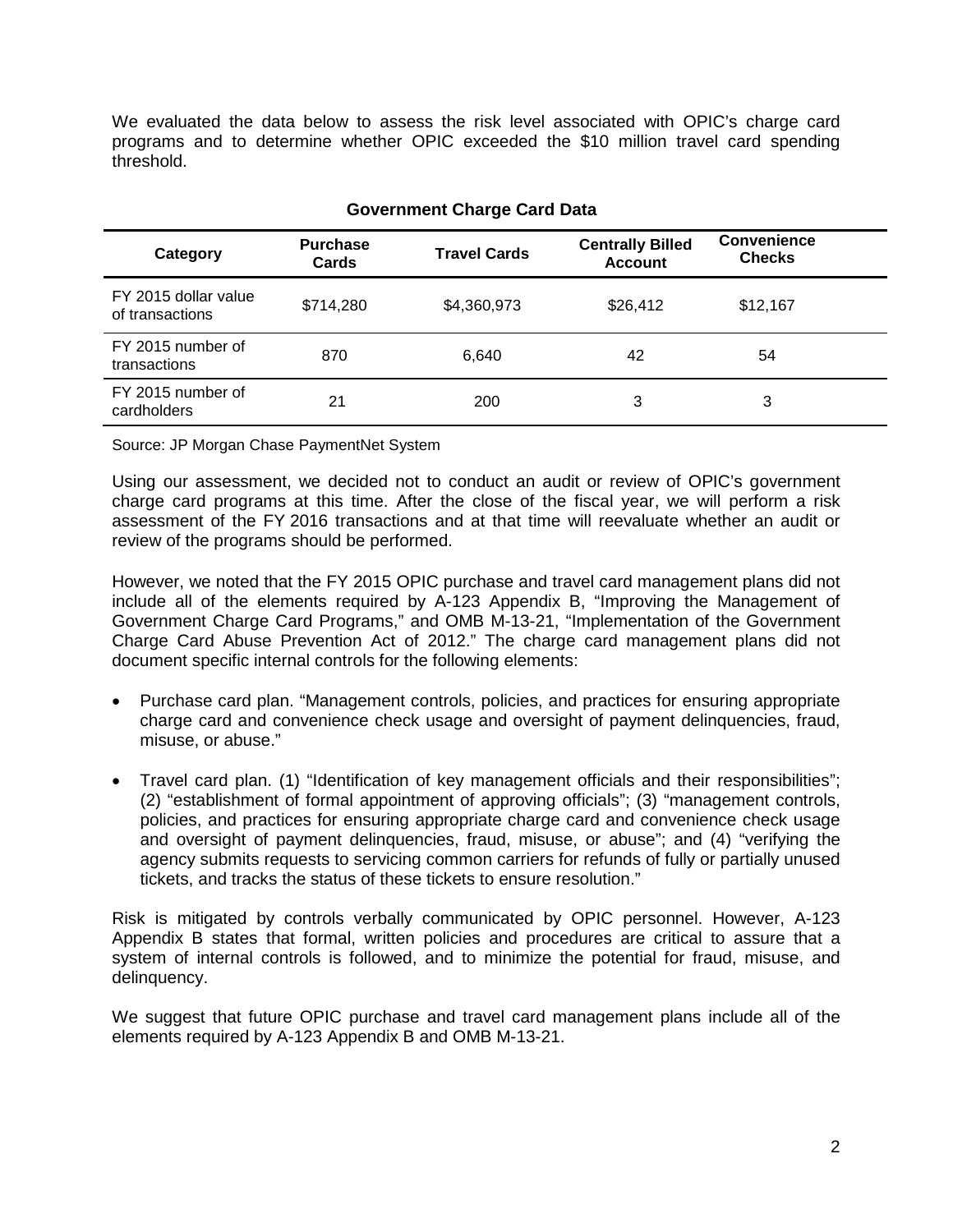### EVALUATION OF MANAGEMENT **COMMENTS**

We received OPIC's management comments on our suggestion in the draft report and provided or evaluation as shown below.

**Suggestion: We suggest that future OPIC purchase and travel card management plans include all of the elements required by OMB circular A-123, Appendix B, and OMB bulletin M-13-21.**

Management concurs with the suggestion and will update both purchase and travel card management plans to include these elements.

During our FY 2016 risk assessment, OIG will review the modified management plans to determine if they include all the required elements.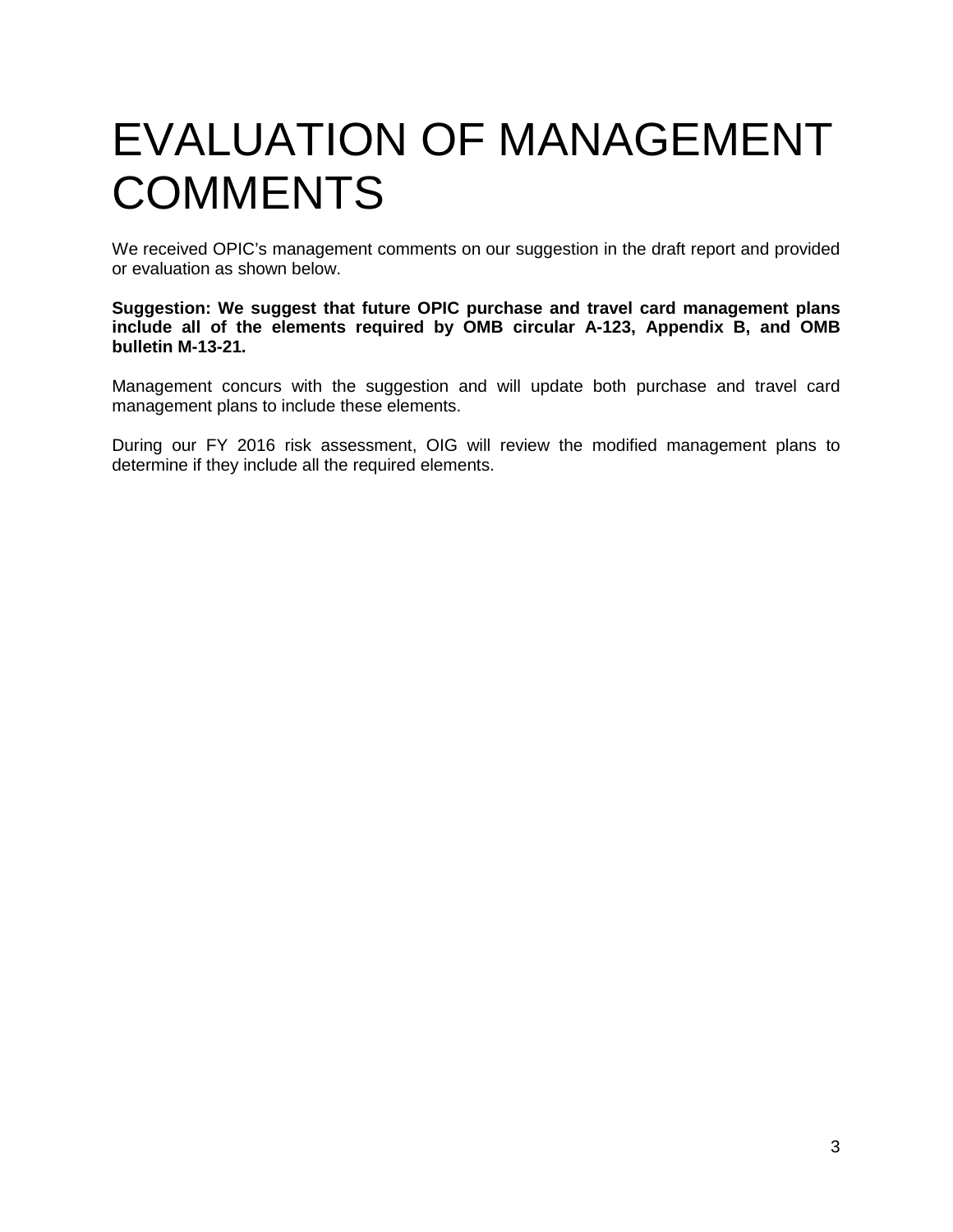## SCOPE AND METHODOLOGY

### **Scope**

We conducted this assessment following internally established OIG policies that govern the planning, conducting, and reporting of this work product. Those policies require that the assessment team be competent and independent, conduct its work using reasonable care, and follow established quality control procedures. Those policies also require that we obtain sufficient, appropriate evidence to provide a reasonable basis for our findings and conclusions in accordance with our assessment objective. We believe that the evidence obtained provides that reasonable basis.

OIG performed a risk assessment of OPIC's government charge card programs from October 1, 2014, through September 30, 2015, to determine whether to conduct an audit or review of the programs. The risk assessment was conducted at OIG and OPIC offices in Washington, D.C., from October 1, 2015, to March 31, 2016.

### **Methodology**

To conduct the risk assessment, we did the following:

- Interviewed OPIC staff to gain an understanding of the policies and procedures management has implemented to issue charge cards, monitor spending, and comply with the reporting requirements of the Charge Card Act.
- Reviewed the Charge Card Act, OMB Memorandum M-13-21, and other laws and regulations.
- Reviewed policies and procedures in effect during FY 2015 to determine whether any controls might have been ineffective or not implemented.
- Determined the number of government charge cards issued to OPIC employees and the number of centrally billed accounts in FY 2015.
- Obtained and reviewed travel card, purchase card, convenience check, and centrally billed account transaction data for FY 2015.
- Obtained and reviewed OPIC travel card spending data used for FY 2015 to establish whether we would conduct an audit or review of OPIC's travel card program, as inspectors general are required to conduct periodic audits or reviews of travel programs of their respective agencies with more than \$10 million in travel card spending.
- Obtained and reviewed FY 2015 charge card management plan.
- Inquired about any open recommendations or recommendations that were closed in FY 2015 related to government charge card programs.
- Assessed risk exposure—the likelihood of illegal, improper, or erroneous purchases and payments.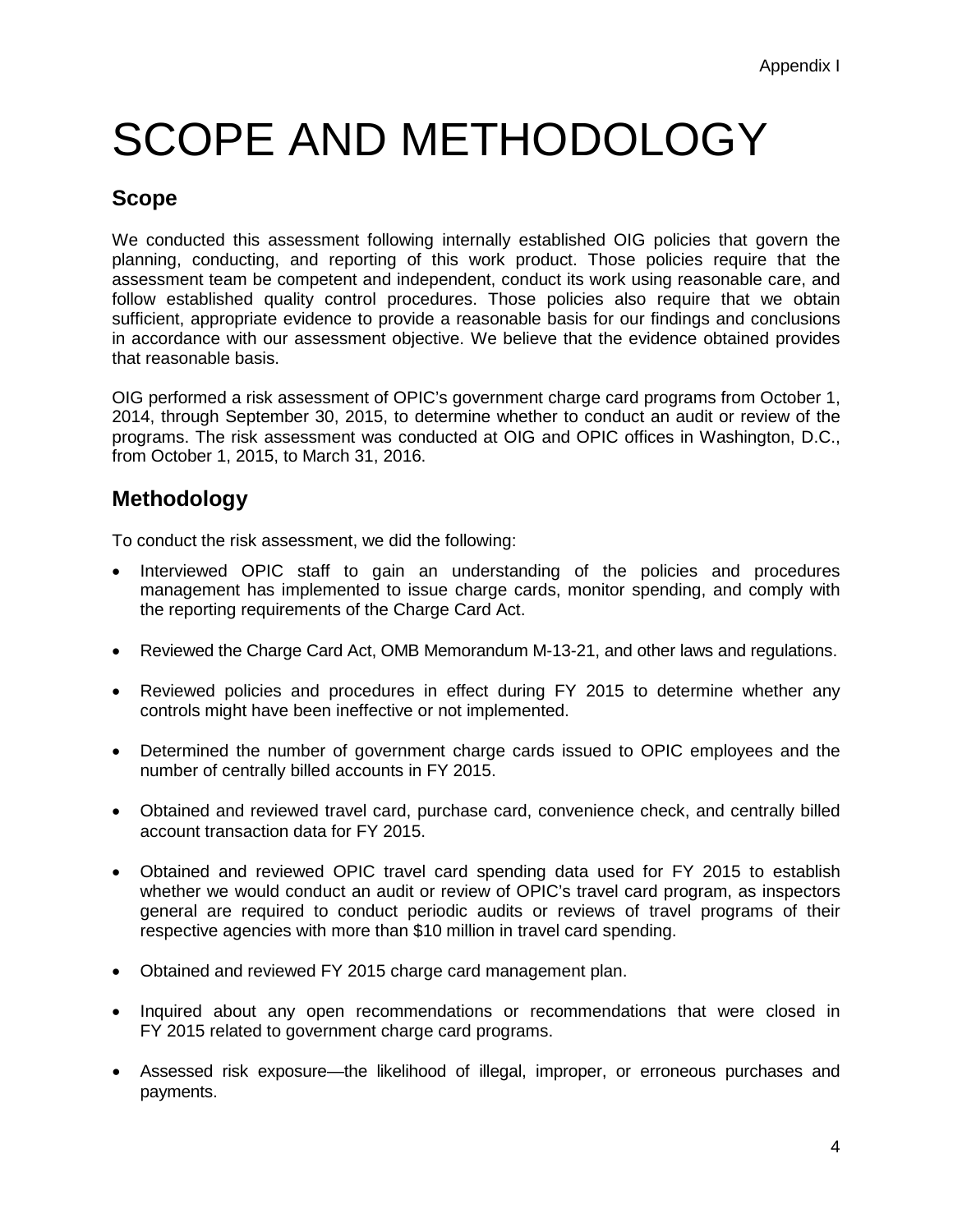## MANAGEMENT COMMENTS



August 22, 2016 Ms. Christine Byrne Principal Deputy Assistant Inspector General for Audit U.S. Agency for International Development Office of Inspector General Financial Audit Division 1300 Pennsylvania Ave. NW Washington, DC 20523

Dear Ms. Byrne:

Thank you for the opportunity to respond to the Assessment of the Overseas Private Investment Corporation's Fiscal Year 2015 Government Charge Card Programs.

The assessment noted that the FY 2015 OPIC purchase and travel card management plans did not include all of the elements required by A-123 Appendix B, "Improving the Management of Government Charge Card Programs," and OMB M-13-21, "Implementation of the Government Charge Card Abuse Prevention Act of 2012". The assessment further suggested that future OPIC purchase and travel card management plans include all of the elements required by A-123 Appendix B and OMB M-13-21. OPIC concurs with the suggestion and will update both purchase and travel card management plans to include these items.

Should you have any questions, please feel free to contact us.

Sincerely,

 $/s/$ Dev Jagadesan Associate General Counsel for Administration Department of Legal Affairs